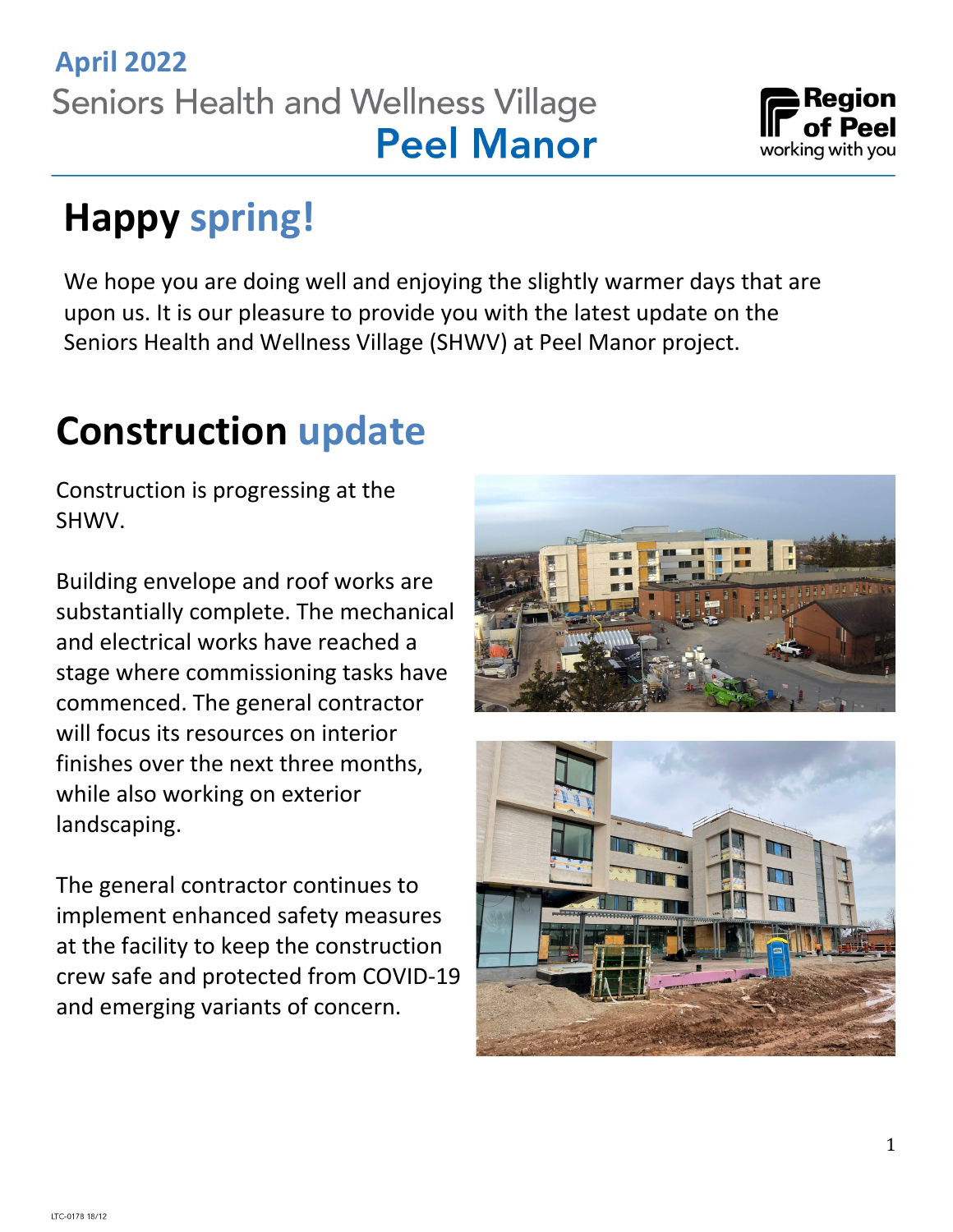

### **Construction timeline**

Although substantial progress has been made on building construction, the work has experienced delays due to the pandemic and other factors.

We are now projecting that we will be able to move our Peel Manor long term care residents into the new building this fall. Further delays are possible, and we will share an update when it becomes available.

After our residents move into the new building, we will demolish the current Peel Manor building to make way for a new, revitalized park space. The park is expected to be completed by the end of 2023.



### **The Service Hub at the SHWV**

We continue working with our Service Hub Advisory Committee to finalize operational details for the services that will be offered on the main floor at the SHWV.

Presently, the tuck shop at Peel Manor is being managed by a wonderful and very dedicated volunteer auxiliary committee. However, due to the need for expanded offerings and increased hours in the new building, a decision was made to have a social enterprise manage the operations of the new café and shop in collaboration with Peel Manor volunteers.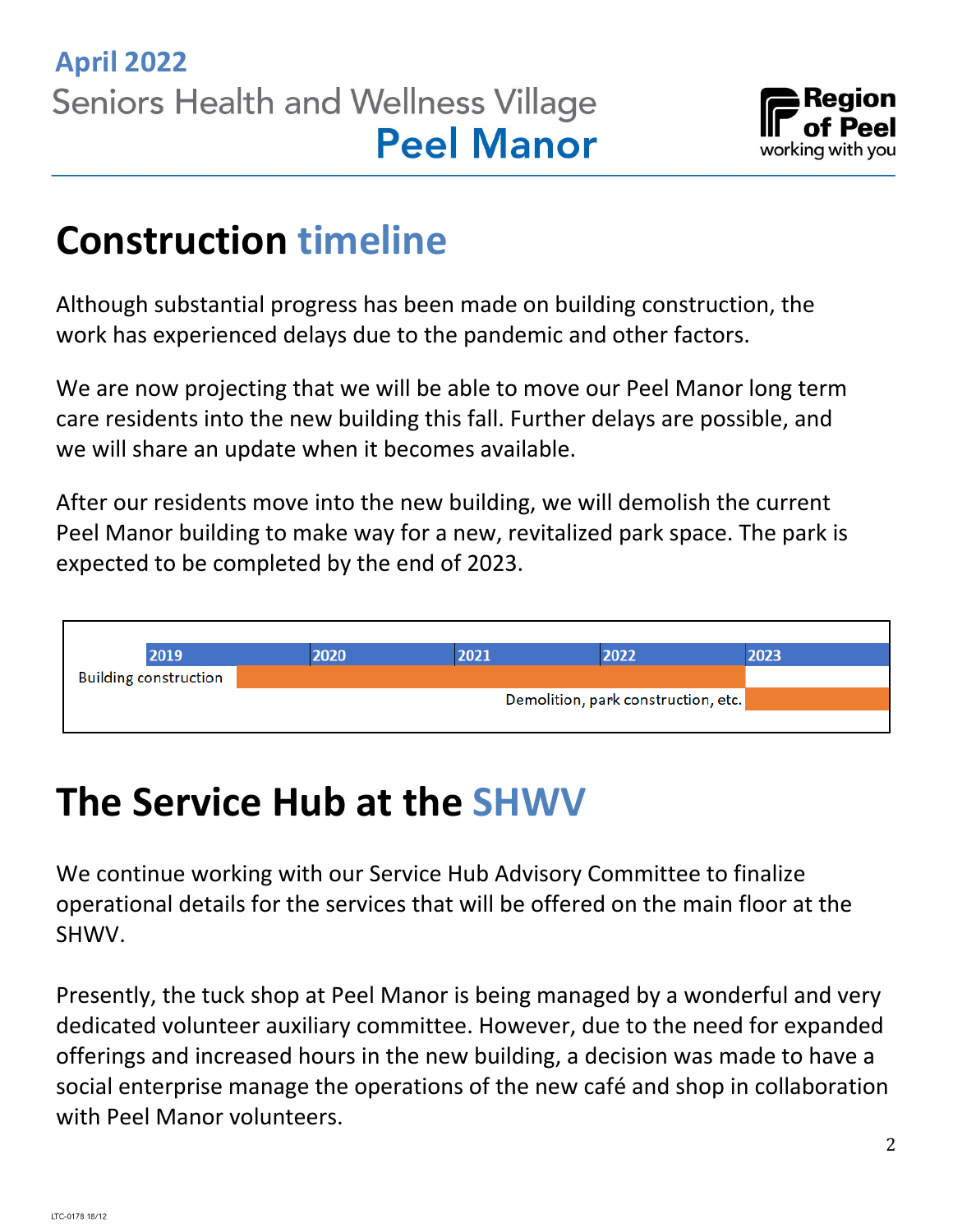#### **April 2022 Seniors Health and Wellness Village Peel Manor**



A social enterprise is an organization that produces goods and services for the open market and aims to generate a profit. Profits, however, are not the enterprise's primary goal. The enterprise manages its operations and redirects its surpluses to achieve social and environmental goals.

In collaboration with the Region of Peel's Human Services, and as part of the Community Investment Program, we are offering a 2-year grant and operation space in the new building to a social enterprise.

Applications for the grant will open in May and the recipient will be announced this summer.

We are looking forward to welcoming the new social enterprise to manage operations at the SHWV café and shop, in addition to opportunities for Peel Manor volunteers.

# **Feature spotlight: artwork collaboration with Peel Art Gallery Museum and Archives (PAMA)**

PAMA serves the Region of Peel, and partners with community-based cultural, social services, health, arts, and heritage organizations to showcase exhibitions, historical milestones, and great community connections that are a testament to the Region's heritage.

We are currently collaborating with PAMA to develop an art strategy for the SHWV.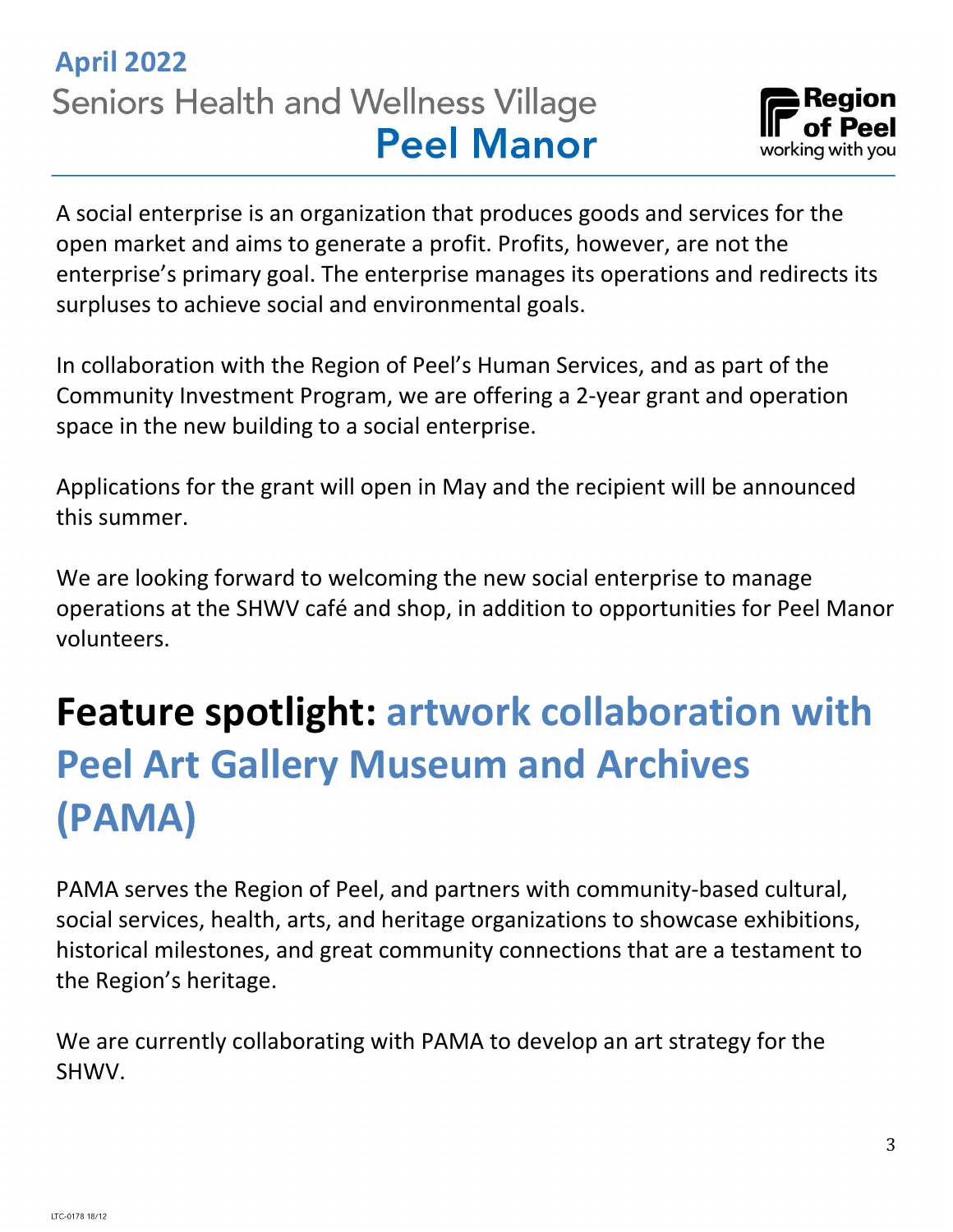#### **April 2022 Seniors Health and Wellness Village Peel Manor**



Artwork selected for the SHWV is likely to include reproductions that highlight the history of our community. Plans also include potential collaborations with local artists to feature their work in the Service Hub.

Our goal is to ensure that the SHWV remains a valued part of the community. We will share further artwork-related updates in our upcoming newsletters.

## **Transition planning**

We continue to work on several transition-related activities with valued Peel Manor stakeholders including residents, families, and staff and look forward to our ongoing engagement and conversations with them.

For example, we are currently ramping up efforts associated with resident room assignments. Our goal is to ensure that residents are assigned rooms in the new building that best meet their needs and preferences.

Work also progresses on other transition planning components, such as technology configuration and furniture selection, with our established transition committees.

As always, we strive to ensure that the voices of our stakeholders are heard, and that they remain an integral part of our move planning efforts. We look forward to sharing further updates with you in our upcoming newsletters.

# **Did you know?**

We have been receiving and answering questions from Peel Manor residents, families, and staff members about the SHWV project for the past few months.

These questions have been compiled into Frequently Asked Questions (FAQ) documents which can be found on our [website,](https://peelregion.ca/ltc/peel-manor/village-at-peel-manor.asp) along with other project updates.